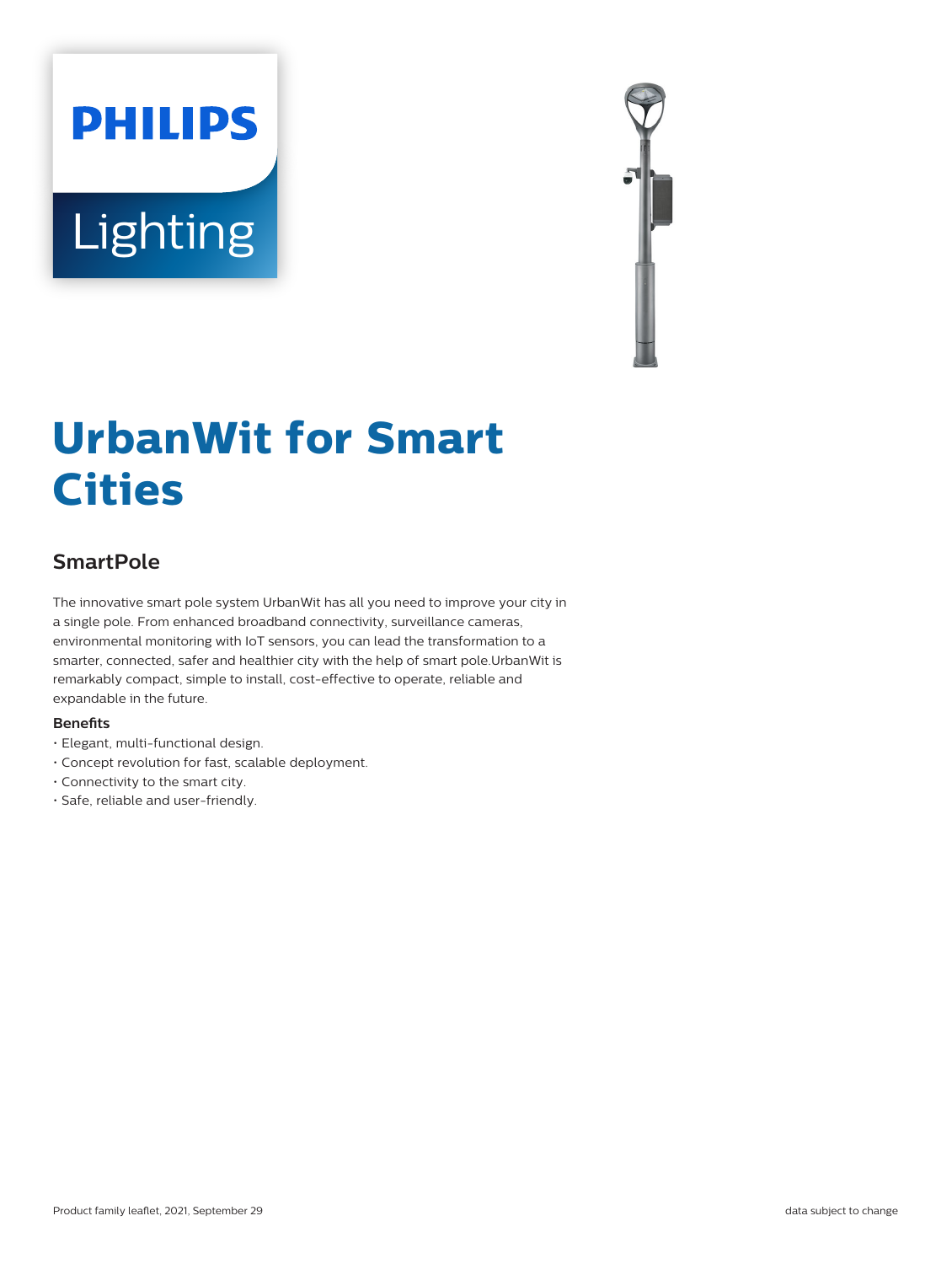## **SmartPole**

#### **Features**

- Based on a standard base unit, available in a choice of styles, heights and colours.Customised mid-pole feasible.
- Pre-setting of high integrated modularised IOT units, for easier and standardised installation.
- Pre-setting in the factory.
- High voltage and low voltage electricity separately.
- Layer IOT units and tidy wiring.
- All IOT devices for smart city are connected and controlled by a smart controller.
- Pass professional testing to ensure that all the loadings are according to static loadings requirements and windage factors.
- Ventilation slot on the base unit to ensure heat dissipation from the electrical devices.
- Waterproof and Surge Protection 10 KV in Philips luminaires.
- Over-loading/over-voltage protection, leak-voltage protection.
- Different layers of authority access, and anti-hack attack protection in network set-up.

#### **Application**

- Campus and landscape
- Urban roads

#### **Versions**

**-**



| <b>Approval and Application</b>   |                    |  |  |  |
|-----------------------------------|--------------------|--|--|--|
| Mech. impact protection code<br>- |                    |  |  |  |
| Ingress protection code           |                    |  |  |  |
|                                   |                    |  |  |  |
| <b>Operating and Electrical</b>   |                    |  |  |  |
| <b>Input Frequency</b>            | 50 or 60 Hz        |  |  |  |
| <b>Input Voltage</b>              | 220-240 V          |  |  |  |
|                                   |                    |  |  |  |
| <b>General Information</b>        |                    |  |  |  |
| <b>Accessory colour</b>           | Traffic grey       |  |  |  |
| <b>CE</b> mark                    | -                  |  |  |  |
| <b>Protection class IEC</b>       | Safety class I (I) |  |  |  |

#### **General Information**